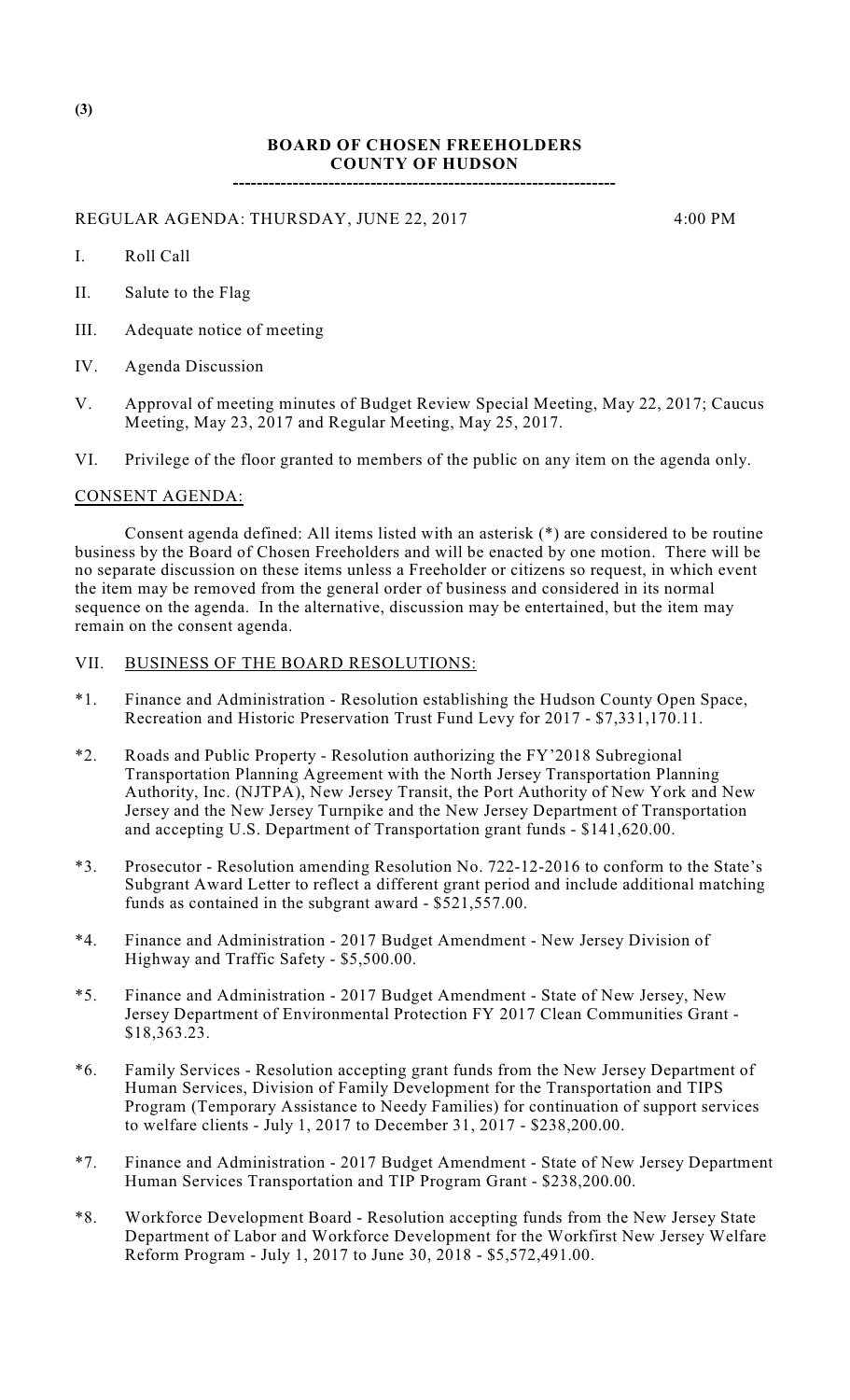- \*9. Finance and Administration 2017 Budget Amendment Department of Labor and Workforce Development FY 2018 WorkFirst New Jersey Allotments - \$5,572,491.00.
- \*10. Health and Human Services Resolution authorizing the acceptance of additional funds for Social Services for the Homeless (SSH) Program Funds - July 1, 2017 through December 31, 2017 - \$945,660.00.
- \*11. Finance and Administration 2017 Budget Amendment State of New Jersey Department of Human Services FY 2017 Social Services for the Homeless (SSH) - \$945,660.00.
- \*12. Health and Human Services Resolution amending Resolution No. 330-6-2016 to extend the contract period for the Recreational Opportunities for Individuals with Disabilities (ROID) Program and authorizing the allocation of funding to Educational Arts Team, Inc. - July 1, 2017 through September 30, 2017 - \$25,250.00.
- \*13. Health and Human Services Resolution amending Resolution Nos. 331-6-2016 and 512- 9-2016 and reallocating 2017 Social Services for the Homeless (SSH) Funds - July 1, 2017 through December 31, 2017 - \$16,499.37.
- \*14. Parks and Community Services Resolution authorizing submission of Amendments to Fiscal Years (FY) 2013, (FY) 2015 and (FY) 2016 Consolidated Plans to the U.S. Department of Housing and Urban Development (HUD).
- \*15. Health and Human Services Resolution authorizing subgrant awards from Fiscal Year 2018 - Municipal Alliance Grant Funds from the Governor's Council on Alcoholism and Drug Abuse - July 1, 2017 through June 30, 2018 - \$608,898.00.
- \*16. Finance and Administration Resolution authorizing an agreement, non-fair and open, for maintenance and support for fund accounting and web support for Hudson County's Financial System Platforms - Municipal Software, Inc. - January 1, 2017 to December 31, 2017 - \$40,950.00.
- \*17. Law Resolution authorizing Third Amendment to professional services contract, nonfair and open, for the provision of Environmental Engineering Services - Dresdner Robin Environmental Management, Inc. - \$49,700.00.
- \*18. Prosecutor Resolution approving a non-fair and open renewal support contract with Square 9 for the Software Smart Search Scanning System on behalf of the Prosecutor's Office - July 1, 2017 to June 30, 2018 - \$5,564.00.
- \*19. Prosecutor Resolution approving payment of professional services to Steven Simring, M.D. for services rendered on behalf of the Hudson County Prosecutor's Office - \$6,900.00.
- \*20. Parks and Community Services Resolution approving educational services contract, non-fair and open with the Statewide Hispanic Chamber of Commerce - July 1, 2017 to December 31, 2017 - \$54,528.00.
- \*21. Purchasing Approve Purchasing Agent's Award, Purchases made under State Contracts:

| Dell Marketing<br>a)<br>Round Rock, TX | Power Edge<br><b>Extended Warranty</b><br>Service to Protect<br><b>Against Hardware</b><br>Failures<br>(Data Processing)<br>\$15,475.61) | \$24,127.01 | Data<br>Processing |
|----------------------------------------|------------------------------------------------------------------------------------------------------------------------------------------|-------------|--------------------|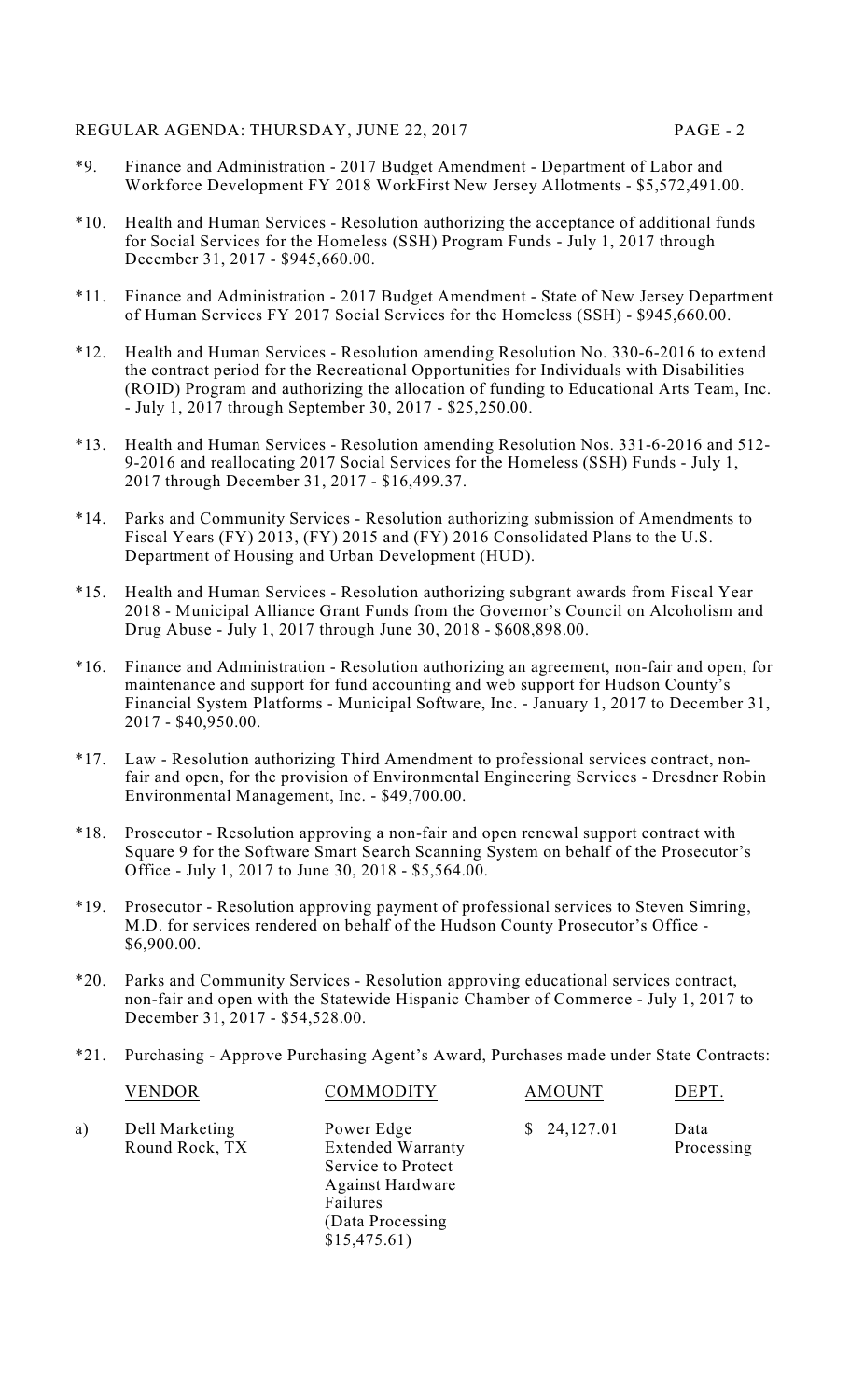|              | <b>VENDOR</b>                                        | COMMODITY                                                                                                      |    | <b>AMOUNT</b> | DEPT.                  |
|--------------|------------------------------------------------------|----------------------------------------------------------------------------------------------------------------|----|---------------|------------------------|
|              |                                                      | Document Scanner<br>for Scanning Initiative<br>on Record Retention<br>(Sheriff's $$8,651.40$ )                 |    |               | Sheriff's<br>Office    |
| b)           | *Fastenal Company<br>Kearny, NJ                      | <b>Industrial Supplies</b><br>& Equipment                                                                      | \$ | 25,000.00     | <b>Various</b>         |
| c)           | *Goodyear Commercial<br><b>Tires</b><br>Harrison, NJ | Automobile<br><b>Tires</b>                                                                                     | \$ | 10,000.00     | <b>Roads</b>           |
| d)           | Grainger, Inc.<br>Vineland, NJ                       | Industrial<br>Supplies                                                                                         | \$ | 25,000.00     | Various                |
| e)           | Kyocera/Duplitron, Inc.<br>Roselle, NJ               | Copier Maintenance,<br>Repairs, Parts<br>& Supplies                                                            | \$ | 20,000.00     | Various                |
| f            | Lawmen Supply<br>Egg Harbor City, NJ                 | <b>Situational Training</b><br>Equipment                                                                       | \$ | 4,259.76      | Prosecutor's<br>Office |
| g)           | **SHI International<br>Somerset, N.J.                | Palo Alto<br><b>Firewall Protection</b><br>Renewal with Security<br>Features (\$24,040.26)<br>Date Processing) | \$ | 40,102.08     | Data<br>Processing     |
|              |                                                      | Software to be used<br>for Scanning Initiative<br>on Record Retention<br>(\$16,061.82 Sheriff's<br>Office)     |    |               | Sheriff's<br>Office    |
| h)           | <b>Stewart Industries</b><br>Burlington Township, NJ | Copier Maintenance,<br>Service and Supplies                                                                    | \$ | 40,000.00     | Various                |
| $\mathbf{i}$ | Storr Tractor, Co.<br>Somerville, NJ                 | Parts & Repair for<br>Lawn & Grounds<br>Equipment                                                              | \$ | 10,000.00     | Parks                  |
| j)           | Verizon Wireless<br>Wallingford, CT                  | Cellular Telephone<br>Service and Equipment                                                                    | S. | 25,000.00     | Various                |
| $\bf k)$     | Xerox Corp.<br>St. Petersburg, FL                    | Copier Maintenance,<br>Repairs, Parts and<br>Supplies                                                          | \$ | 40,000.00     | Various                |
|              |                                                      | <b>TOTAL</b>                                                                                                   |    | \$263,488.85  |                        |

\* Denotes: Hudson County Vendor

\*\* Denotes: Minority Vendor

\*22. Purchasing - Purchases made under Middlesex Regional Education Services Cooperative Pricing System:

|    | VENDOR                                    | COMMODITY                                                                                                 | AMOUNT      | DEPT.                  |
|----|-------------------------------------------|-----------------------------------------------------------------------------------------------------------|-------------|------------------------|
| a) | <b>CDW</b> Government<br>Vernon Hills. IL | Hard Drive for<br>Square 9 Software<br><b>Scanning System</b><br>to Store Digital<br><b>Scanned Files</b> | \$19,260.00 | Correctional<br>Center |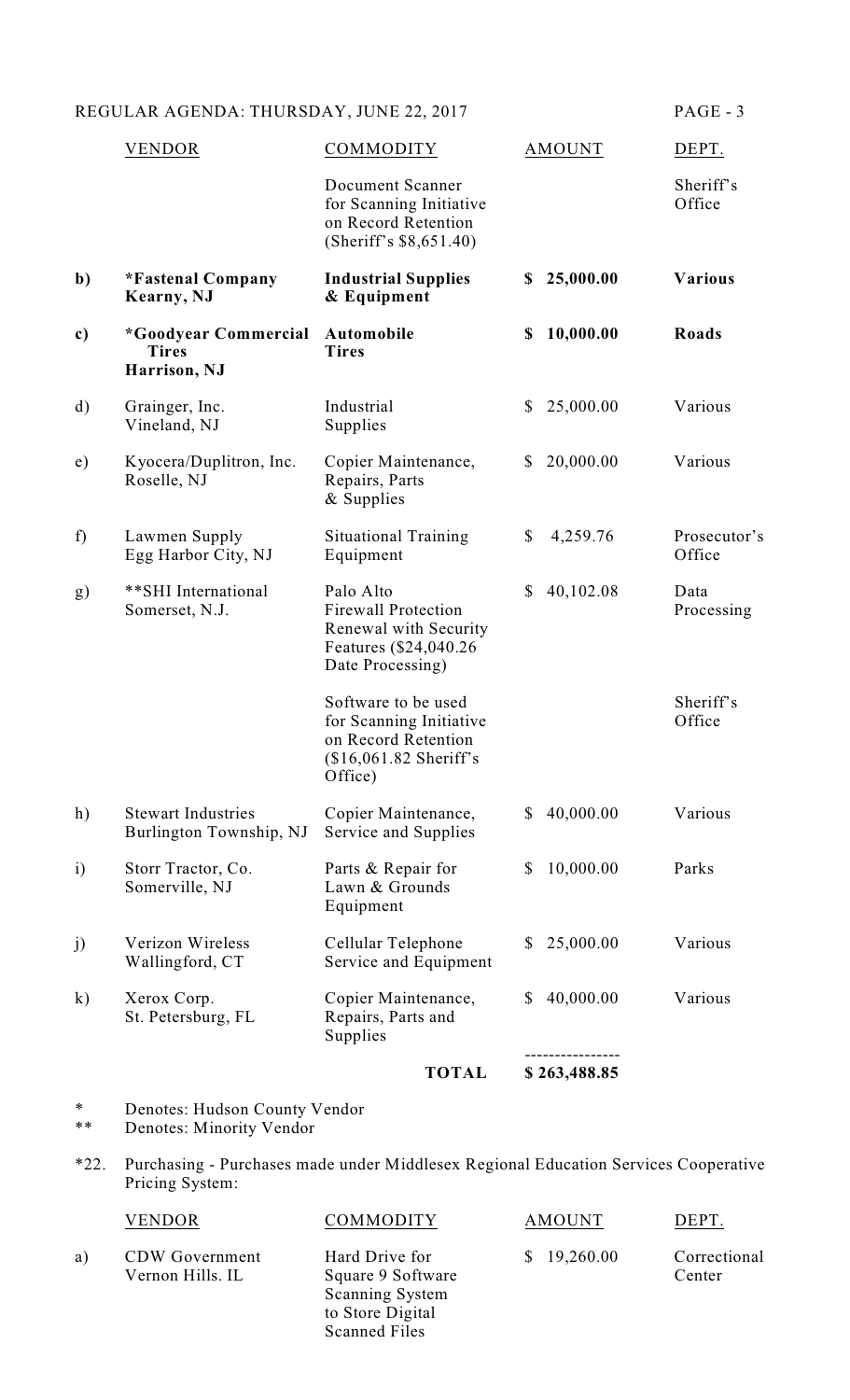|               |                                                   | <b>TOTAL</b>                                                                                                                  | \$340,731.98             |                        |
|---------------|---------------------------------------------------|-------------------------------------------------------------------------------------------------------------------------------|--------------------------|------------------------|
|               |                                                   | Purchase Diamond<br>Clay for Baseball<br>Fields (Parks \$5,909.60)                                                            |                          | Parks                  |
| $\mathbf{d}$  | Partac Peat<br>Great Meadows, NJ                  | Sand for Long<br>Jump Pit<br>(Parks \$1,162.50)                                                                               | 7,072.10<br>$\mathbb{S}$ | Parks                  |
|               |                                                   | <b>Replacement of Pressure</b><br>Treated Lumber Fence at<br>Steven R. Gregg Park<br><b>Bulkhead</b><br>(Parks \$184, 736.61) |                          | Parks                  |
|               |                                                   | <b>Shoreline Restoration</b><br>in Laurel Hill Park<br>(Parks \$15,818.03)                                                    |                          | Parks                  |
| $\mathbf{c})$ | Murray Paving $\&$<br>Concrete LLC<br>Paramus, NJ | Mill and Pave the<br>Lincoln Park Admin.<br>Building Parking Lot,<br>Roadway & Walkways<br>(Parks \$79,908.73)                | \$280,463.37             | Parks                  |
| b)            | Lighton Industries<br>Toms River, NJ              | Relocating Sprinkler<br>Heads for Video<br>Conferencing Area                                                                  | 33,936.51<br>\$          | Correctional<br>Center |
|               | VENDOR                                            | <b>COMMODITY</b>                                                                                                              | AMOUNT                   | DEPT.                  |

### \*23. Purchasing - Purchasing Agent's Award:

- a) To purchase Mugs for the Hudson County Correctional Center (Set-Aside Bid) two (2) replies - two (2) year period - Business Promotion Ideas, Inc. - contract shall not exceed \$25,000.00.
- b) Contract Extension Pharmaceutical Services for Meadowview Psychiatric Hospital and Hudson County Chest Clinic - July 20, 2017 to September 17, 2017 - Omnicare of New York, LLC - contract shall not exceed \$250,000.00.
- c) Roof Maintenance for all County Buildings (Set-Aside Bid) (Parks & Roads Public Property) - five (5) replies - two (2) year period - Pravco, Inc.:

| <b>First Year:</b>           |          |
|------------------------------|----------|
| Regular Time - Cost Per Hour |          |
| Roofer:                      | \$102.00 |
| Helper:                      | \$47.00  |
| Overtime - Cost per Hour     |          |
| Roofer:                      | \$130.00 |
| Helper:                      | \$60.00  |
| <b>Second Year:</b>          |          |
| Regular Time - Cost Per Hour |          |
| Roofer:                      | \$105.00 |
| Helper:                      | \$49.00  |
| Overtime - Cost Per Hour     |          |
| Roofer:                      | \$135.00 |

Helper: \$ 64.00

Contract shall not exceed \$135,500.00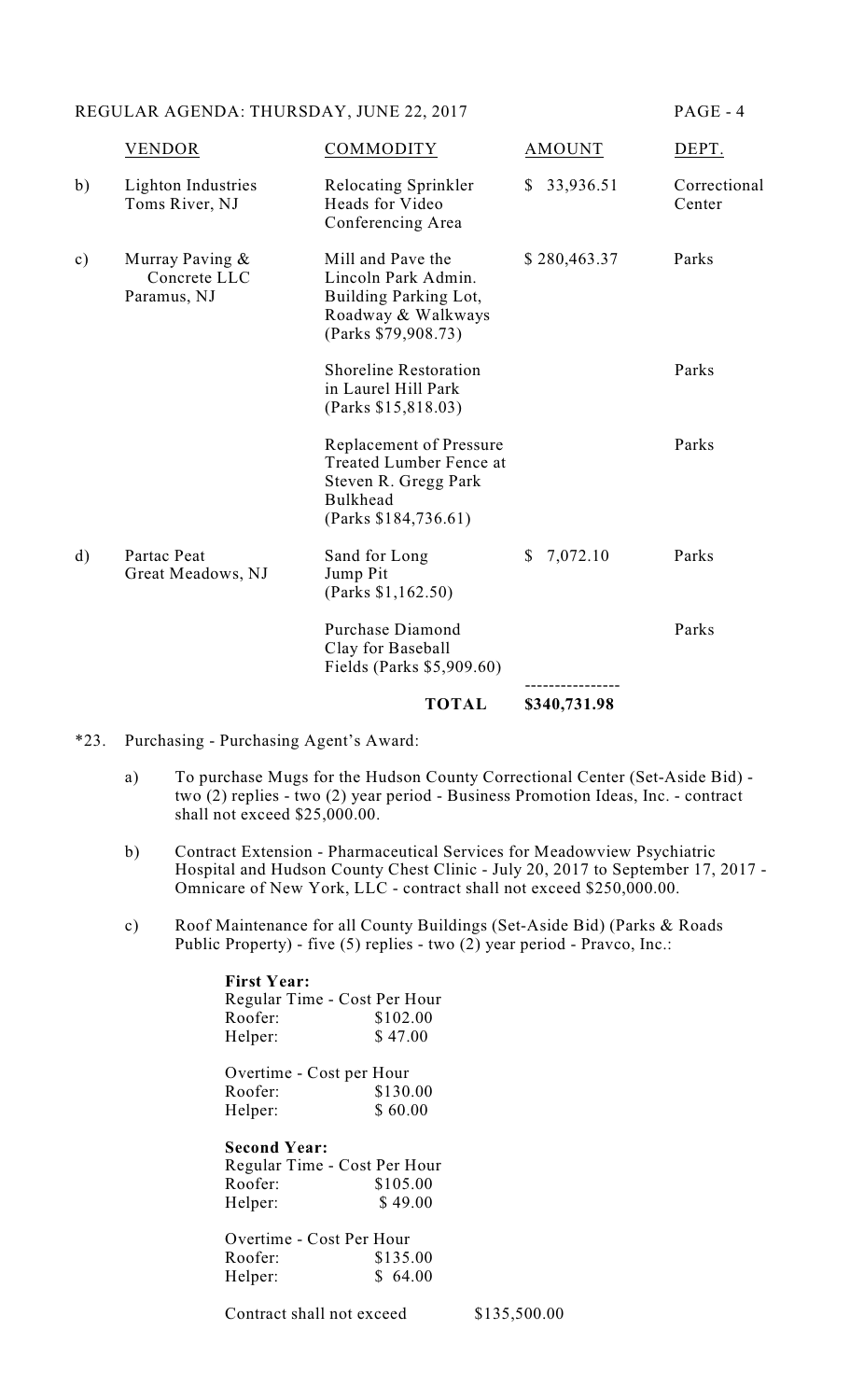- 
- d) HVAC Unit and System Maintenance, Repair and Capital Improvements (Roads and Public Property) - eight (8) replies - two (2) year period - Air Systems Maintenance:

| <b>First Year:</b><br>Cost Per Hour -                              | Regular Time<br>Overtime | \$91.00<br>\$105.00 |
|--------------------------------------------------------------------|--------------------------|---------------------|
| <b>Second Year:</b><br>Regular Time<br>Cost Per Hour -<br>Overtime |                          | \$92.00<br>\$105.00 |
| Contract shall not exceed                                          | \$1,441,479.00           |                     |

- \*24. Finance and Administration/Personnel Resolution awarding professional service contract, fair and open to the Institute for Forensic Psychology for Pre-Employment Psychological Evaluation Services - July 1, 2017 to June 30, 2018 - \$41,250.00.
- \*25. Finance and Administration/Personnel Resolution awarding professional service contract, fair and open to Susan A. Furnari, D. Ed., to conduct psychological fitness for duty examinations - July 1, 2017 to June 30, 2018 - \$45,000.00.
- \*26. Law Resolution awarding a fair and open contract, legal publications for the Hudson County Law Department, Hudson County Prosecutor's Office, Surrogate's Office, Sheriff's Office, Superintendent of Schools and other Departments as required - Gann Law Books - July 1, 2017 to June 30, 2019 - (\$90,096.00 two year total).
- \*27. Law Resolution amending Resolution No. 258-5-2016 and exercising the final year of an option to renew a fair and open professional services contract - Millennium Strategies, LLC, a grants consultant - July 1, 2017 to September 30, 2017 - \$20,000.00.
- \*28. Roads and Public Property Resolution approving Change Order No. 1, RML Construction "Reconstruction of Monumental Stairs and Plaza, William J. Brennan Courthouse" and time extension 110 days - \$60,448.83.
- \*29. Roads and Public Property Resolution approving Change Order No. 2, M & M Construction Co., Inc. "Lincoln Park Storage Building, Lincoln Park, Jersey City, New Jersey" - \$89,562.79.
- \*30. Workforce Development Board Resolution amending Resolution No. 353-6-2016 and approving the second year of a Shared Services Agreement with the Hudson County Schools of Technology for operation of the Hudson County One Stop Career Center - July 1, 2017 to June 30, 2018 with one (1) one (1) year annual extension.
- \*31. Health and Human Services/Meadowview Psychiatric Hospital Resolution approving an Affiliation Agreement between Meadowview Psychiatric Hospital and William Paterson University - September 1, 2017 through June 15, 2020.
- \*32. Law Resolution authorizing the County of Hudson to enter into a Purchase Agreement for the acquisition of 26-30 Cook Street, 393 Hoboken Avenue, and 33-37 Oakland Avenue (Block 8102 - Lots 1, 6, 7, 25, 26, 27) Jersey City, New Jersey with the City of Jersey City - \$7,500,000.00.
- \*33. Law Resolution approving the joint participation with the Town of Secaucus for the acquisition and subsequent conveyance thereto of the property commonly known as Radio Avenue (Block 183, Lots 27-33 and 35-39).
- \*34. Board of Freeholders Resolution authorizing contribution to Complejo Deportivo Polanco, Inc. for the Team's International Championship on Baseball in Union City - \$1,000.00.
- \*35. Administrator Resolution authorizing a Tri-Party Agreement with the Hudson County Economic Development Corporation (EDC), the Hudson County Improvement Authority (HCIA) and the County of Hudson - July 1, 2017 to June 30, 2018 - \$512,000.00.